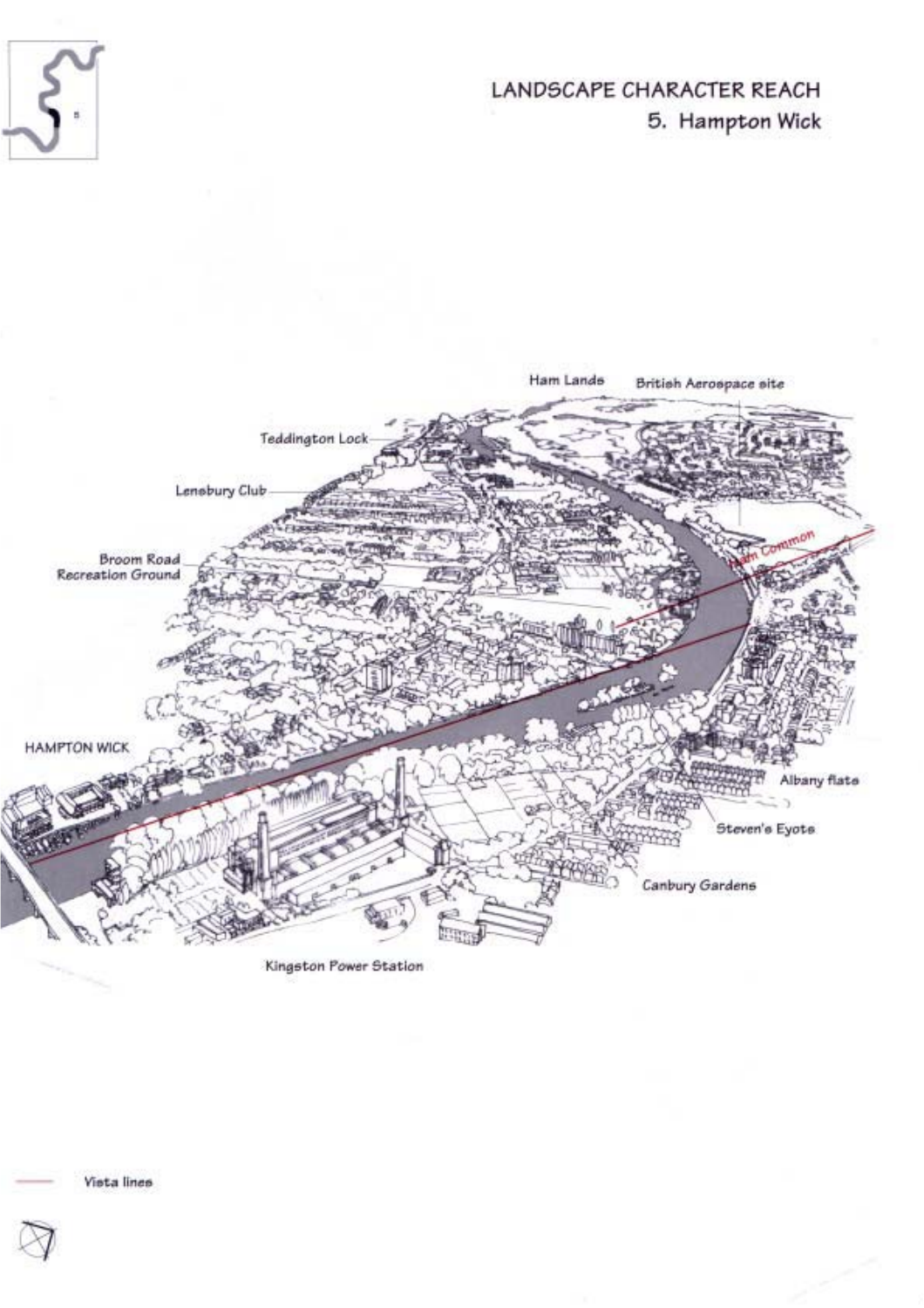### **LANDSCAPE CHARACTER**

The Hampton Wick Reach curves from Kingston Railway Bridge to Teddington Lock. The reach is characterised by residential areas interspersed with recreation grounds and dominated by the Kingston Power Station and British Aerospace site. Yet despite these developments and recent apartment blocks, the reach remains remarkably green and well-tree'd. This leafy character should be enhanced by the recent demolition of the British Aerospace Works and the current removal of the redundant power station.

Although the chimneys of the **power station** can be seen from miles around, huge plane trees and lombardy poplars reduce some of its impact on the river. Entering the reach from Kingston, the railway bridge and pumping station arches and the lines of trees beyond provide a distinct gateway, leading to the shaded waterside park. The smooth trunks of the plane trees and the high canopy above, create an arcade-like frame to the river. The cracked asphalt, stained concrete street lamps and broken khaki benches leave the place feeling a little uncared for, but the simple space is thronged with walkers and fishermen on the lower path and people just sitting and watching on the upper benches.

The waterside park leads into the main part of **Canbury Gardens**, a muchvalued and popular park. A riverside line of trees is backed by strips of shrubberies, a pub and a rowing club. Tennis courts, bowling greens and pavilions occupy the landward edge of the park, creating a dense complex of formal recreation facilities under the shadow of the power station. Some of the tennis courts are covered by inflated white structures in winter. The condition of the chain-link fencing and minimal planting between facilities is deteriorating, though some new planting is underway.

The three other main **recreation areas** at Broom Road Recreation Ground, the British Aerospace Sports Ground and the Lensbury Club are largely open areas of gang-mown sports pitches with adjacent pavilions and tennis courts. Particularly on the low Middlesex Bank, the glimpses through to open space contrast with the denser tree cover along the rest of the reach. The assortment of exotic trees on the edge of the Lensbury Club creates a slightly discordant note in the river landscape of native willow, alder, oak and ash. The area of scrub woodland on the edge of the British Aerospace site blends better with the landscape. However barbed-wire fencing and dumped rubbish on this site detract from its natural character and interrupt the flow of the upper river walk to Ham Lands.

The **residential areas** divide into two main types. Downstream of the Albany, Edwardian houses line stretches of the river and its side-channels, particularly at Lower Ham Road and Broomwater. The associated domestic boathouses, though often in a state of decay, contribute to the character of the river. The whimsical peaked roofs, barge boards and arched windows of the architecture on the water's edge give the area a special identity. Upstream of the Albany, a number of blocks of flats change the character and scale of the residential areas. The three Albany blocks stand out along the river, built on the site of Point Pleasant with its commanding views to north and south. However the mature cedars, old garden wall and Boston ivy growing on the buildings help to reduce some of the impact. Similarly, riparian trees on the Middlesex bank mask some of the bulk of the modern blocks of flats of up to 8 storeys high. From a distance however, such as the view downstream from the Queen's Promenade, these blocks still stand out harshly in the river scene. Between the flats, opposite Canbury Gardens, a number of older houses with extensive gardens and boathouses offer a softer view across the river.

The trees on the **islands** also play an important part in the leafy character of the reach. Steven's Eyots are surrounded by houseboats and pilings, but the willows help to screen some of the clutter and break the expanse of the reach. Though the upper end of Trowlock Island is covered in wooden bungalows,



Blocks of flats built on the site of Repton's Point Pleasant

**5. HAMPTON 5. HAMPTON**<br>WICK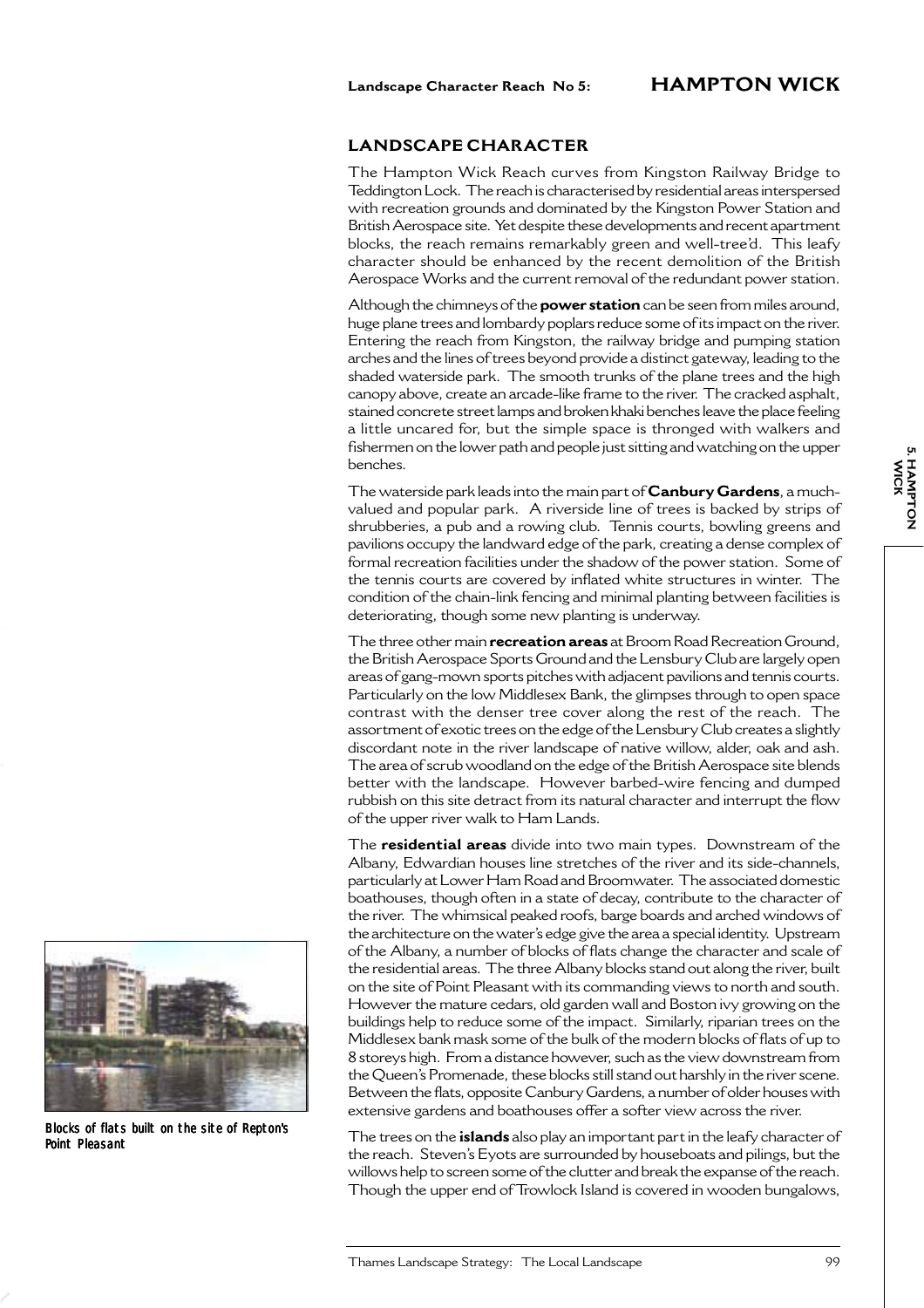the downstream half is densely wooded with alder, ash and willow, creating a narrow, shaded side-channel where the moored boats all appear to be painted in a co-ordinated blue and white.

The islands and recreation areas are dotted with **boat clubs**. Some of the sheds and club houses are relatively new and brightly painted, others date back at least a century. Some of the finest brick boathouses on Lower Ham Road have been converted into design offices. The ramshackle character of the clubs, surrounded by equipment, masts and hulls, bring the river edge alive with activity.

At the downstream end of the reach, the river is dominated by the tall buildings of the Lensbury Club and the Television Studios, and by the pilings, weirs and rushing water of Teddington Lock. The open expanse of **Ham Lands** opposite acts as a rough contrast with the manicured Middlesex banks. This southern end of Ham Lands has been narrowed by the residential development which crosses Riverside Drive. However the 2-storey houses, 100 metres back from the river, are partly screened by the raised river edge and some thin attempts at tree-planting. Where the river bank rises up two short terraces, with parallel paths, there is an opportunity for separating cyclists and pedestrians.

# **HISTORICAL BACKGROUND**

The village of **Hampton Wick** grew up as a hamlet at the point where Kingston bridge crossed over into Middlesex. Its only connection with the village of Hampton, a mile upstream, seems to have been their shared contiguity with Hampton Court and its park. In the Anglo-Saxon period, a single manor of Hampton covered the whole of this peninsula. The lordship was vested by William the Conqueror in Walter de St Valery, who also held Isleworth. The manor remained with the de St Valerys until 1217, shortly afterwards coming to the Knights Hospitallers.

Hampton Wick was one of the many villages and manors amalgamated in the new honour of Hampton Court created in 1539. The honour provided for the making of a new forest or chase for Henry VIII, and was called Hampton Court Chase, '*for the nourishing, generation and feeding of beasts of venery and fowls of warren*' and in which the king was to have '*free chase and warren*'. The Chase was immensely unpopular as the deer flourished at the expense of crops and other stock and '*the country thereabout in manner made desolate*'. After Henry's death, Elizabeth agreed to remove the deer to Windsor Forest.

In three directions Hampton Wick's growth has always been restricted, by Bushy Park, Hampton Court Park and the river. Its 18th century seclusion is implicit in the terms of Steele's dedication of the fourth volume of the Tatler to the Earl of Halifax from the '*elegant solitude*' of his *'little covert*' at Hampton Wick. In 1754 Rocque shows only one house, Broom Hall, on the river between Hampton Wick and Teddington. This whole stretch was dominated by the great 260-acre **South Field of Teddington**. The manor house was owned by the Frederick family between c1720 and 1820 when the estate was broken up. The house was demolished in the 1930s, but the columns from the doorway were incorporated in the house in Manor Gardens built on its site.

After the South Field was divided up by the Teddington Enclosure Act of 1800, a number of villas were laid out on plots fronting the river, some of them still retaining elegant boathouses. There had also been some development around the Sandy Lane gas works outside Hampton Wick after they were built in 1851, but the land remained predominantly agricultural until the arrival of the railway in 1863. Between 1864 and 1868, development of the old South Field proceeded so quickly that it was known as '*New Found Out*'. It later became South Teddington.

On the Surrey side, **Canbury Gardens** today lie in the shadow of the 1947 power station. In the 1850s, despite the presence of the gas works on the east side of the Lower Ham Road, the area was a tract of marshes and osier beds in which only a solitary cottage stood. Steven's Eyot is named after the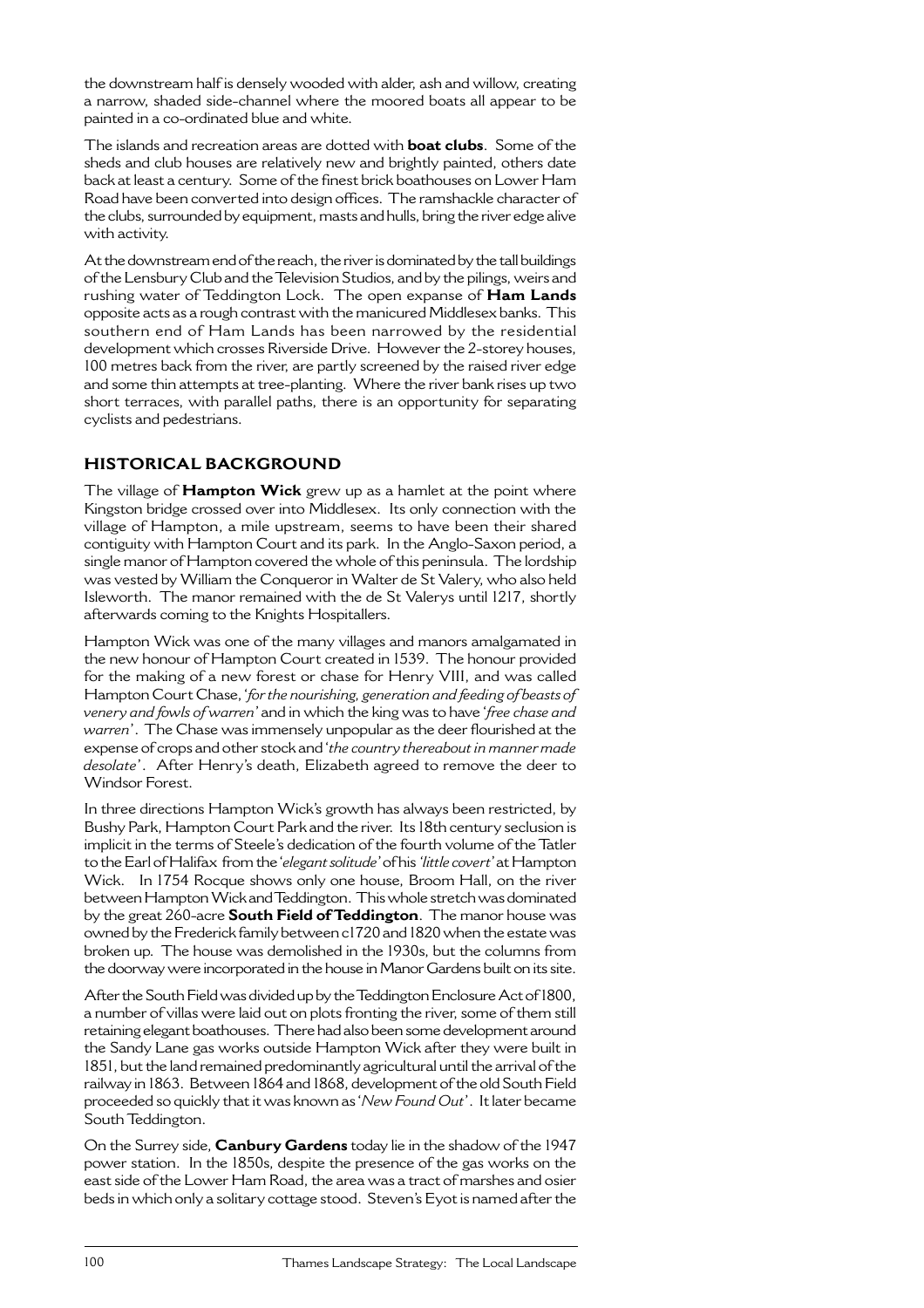

The magnificent plane trees lining Cambury Gardens

boatman who lived there in the late 19th century and the site of the cottage is now a pub. After the arrival of the railway in 1863, the land became attractive forindustrial use and by 1887 it was an eyesore. The proposal for a public garden was made in terms of a borough motion '*to remove as soon as possible ...the tar paving manufactory, the road materials and other miscellaneous and unsavoury objects deposited there ...that the view from the river shall be a pleasant one and not, as at present, unsightly and obnoxious*'. After initial objections on the grounds that a public garden '*would be used by working men*', the gardens were laid out to a design by the borough surveyor Henry Macaulay, on topsoil brought in from the nearby reservoir excavations. The Park was opened in 1890.

The site of the **power station** was occupied from about 1877 by the municipally owned Kingston-upon-Thames Fertiliser Department, where raw sewage was toasted in huge ovens to produced a garden fertiliser sold as 'Native Guano'. King's Passage, at the end of Canbury Gardens, was known as '*Perfume Parade*' after the filter beds which adjoined the avenue. Despite all this Canbury Gardens were immensely popular, with weekly concerts and beautiful planting. The power station was closed in 1980 and PowerGen intend to begin demolition in 1994.

The Bank Farm estate, owned and renamed **Point Pleasant** by General St John was the subject in 1796 of a Red Book by Humphry Repton. The proposals included a new house by Nash, the first completed collaboration by the two men. The scheme's aim was to take advantage of the views both up and down the river, and Repton praised the '*quite new and unexampled*' solution which his '*ingenious friend Mr Nash*' contrived. This was a house very close to the water's edge, turned at an angle to the river, with three bows on two fronts. The Repton plan indicates too the undiverted footpath along the river's edge through the estate. By 1899 it was the Albany club, but the house has been demolished and the site is now occupied by three blocks of flats. The raised situation still commands the river bend and the two fine Lebanon Cedars which survive may date back to Repton.

The recently demolished **British Aerospace Works** evolved during the First World War from Sopwith and Hawker's in Kingston. The Works were built on part of the Ham Lands, and this southern part of the Lands is now squeezed between the Works' site to the east and 1960s housing to the north. The housing, Wates' Riverside Estate, swallowed up 60 acres of the Ham Lands in the 1960s, much of it the former Lammas lands whose copyholders forfeited their rights to the Dysart family under the 1902 Act for the Preservation of the View from Richmond Hill. However, the remaining land not already in public ownership was then bought by Richmond Council. After theCouncil had developed five acres in 1983, there was public outcry, leading to the designation of the rest as Metropolitan Open Land.

## **NATURE CONSERVATION**

The river bank at **Canbury Gardens**, grazed by geese, ducks and other waterfowl, is virtually bare of vegetation. Management is required to restore the vegetation while still providing a useful area for waterfowl. The bank edges could be stepped to enable birds to move more easily to and from the water. The rest of the gardens, though suburban in nature, have a number of trees providing a sheltered habitat for urban wildlife.

**Steven's Eyot** has a number of pollarded willow trees and a hard concrete edge around its banks. There is a tiny island downstream of the Eyot with just a few trees which provide a quiet refuge for birds - cormorants can be seen roosting in the top of the trees. Similar to many of the other river islands, these two would both benefit from more sympathetic bank treatment and more trees.

**5. HAMPTON 5. HAMPTON**<br>WICK

The British Aerospace works before demolition in 1993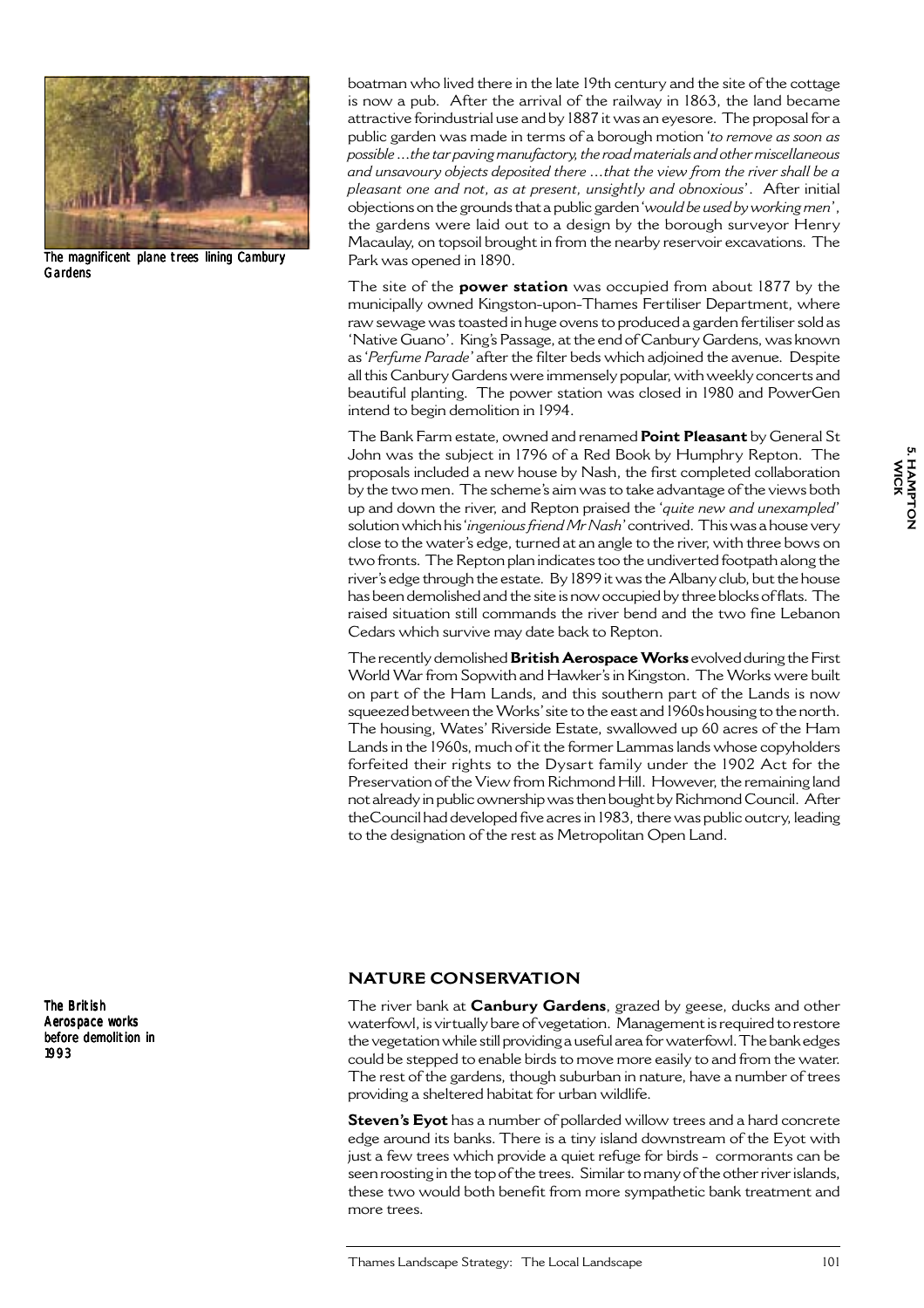On the Middlesex bank, **Broom Road Recreation Ground** presents a hard concrete wall topped by a chain link fence to the river front. As well as grading and vegetating the river wall, the fence could be set back or indeed removed and the lower part of the recreation land managed as a grassy hay meadow.

There is some mature woodland on **Trowlock Island**, but regular mowing has reduced the areas of understorey and value to wildlife. As the trees start to die and decay they will become more valuable for woodpeckers, but the woodland should be managed to provide a shrub layer, a more natural woodland ground flora, and a more diverse age-range of trees.

The towpath beside the **British Aerospace** factory site has an attractive green swathe of grassland on either side of it and the river banks are wellvegetated. The future management of the British Aerospace site needs to incorporate sympathetic landscaping and management for wildlife.

**Ham Lands** lie just to the north of the British Aerospace land and are discussed more fully in Reach 6. The part of Ham Lands which lies within the Royal Borough of Kingston, comprises riverside grassland with a few bushes and trees. The grassland has been mown regularly in the past and is consequently not as diverse as the grassland cut as a hay crop over the remainder of Ham Lands. There is a range of common grasses, including oat grass on the slope up to Ham Lands, beside the towpath. The remaining grassland is mown regularly. Amongst the grasses can be found wild flowers such as crow garlic, sorrel, yarrow and hardheads. While pathways can be kept closely mown, a late hay cut, with the removal of all the cuttings to avoid fertility build up, would enable more flowers to set seed and thereby ensure their survival and spread.

At **Teddington Lock** the long narrow island in the centre of the river has a number of trees and demonstrates well how green areas can be built artificially in the river. Although the river is only partly tidal between here and Richmond Lock, areas of mud are exposed at low tide and black-headed gulls, mallards, coots and other waterfowl hunt for invertebrate morsels. Sea trout and even salmon swim upstream to breed in the Thames' upper reaches. To assist their migration, Teddington Weir has been altered so that they can now gain passage at high tide.

## **PUBLIC ACCESS AND RECREATION**

This is one of the main reaches for boat clubs. Rowing, sailing and canoeing clubs cluster along the banks, interspersed with private boathouses and moorings. A ramp allows canoes and small boats to bypass the lock.

Canbury Gardens, Broom Road Recreation Ground and the Lensbury Club provide substantial areas of formal recreation, with tennis courts, bowling greens, putting greens, football and cricket pitches and playgrounds. The Ham Lands and towpaths offer extensive spaces for informal recreation, cycling and walking.

Public access, using the Thames Path along the Surrey bank, is continuous from Kingston right through to Kew and beyond. The re-development of the British Aerospace site presents an opportunity to make a pedestrian link between Ham Common and the river through the Cassel Hospital and British Aerospace sites. The Middlesex bank is divided between private gardens and clubs.

**Boatyards:** None

| Water recreation: | Ariel Sailing Club<br>Albany Park Canoe and Sailing Centre<br>BP Leisure Teddington Club<br>'Leander' (Kingston) Sea Scout Group<br>Kingston Rowing Club<br>Royal Canoe Club<br>Small Boat Club<br>Twickenham Sea Cadets Corps<br>Tamesis Club |
|-------------------|------------------------------------------------------------------------------------------------------------------------------------------------------------------------------------------------------------------------------------------------|
|                   |                                                                                                                                                                                                                                                |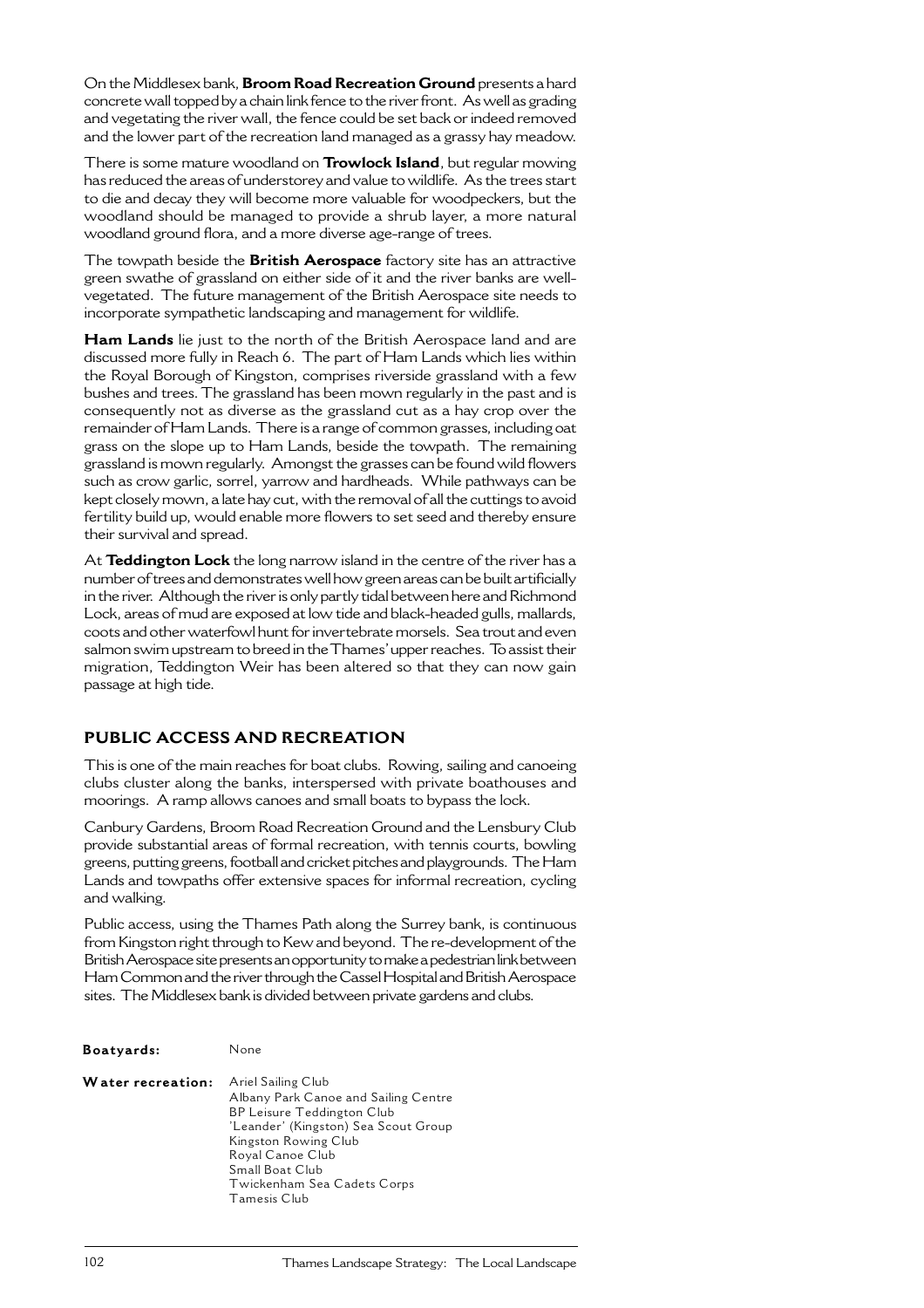| Land recreation: | Former British Aerospace Sports Ground<br>Broom Road Recreation Ground<br>Canbury Gardens<br>Ham Lands<br>Lensbury Club<br>Teddington Sports Centre<br>Thames Path | Arlington<br>LBR <sub>U</sub> T<br>RBKuT<br>LBRuT<br>Private<br>LBRuT |
|------------------|--------------------------------------------------------------------------------------------------------------------------------------------------------------------|-----------------------------------------------------------------------|
| Refreshment:     | The Boaters Inn                                                                                                                                                    |                                                                       |
| Landmarks:       | Albany Apartment Blocks<br>Kingston Power Station<br>Kingston Railway Bridge<br>Teddington Lock                                                                    | Private<br>PowerGe<br>n<br><b>British Rail</b><br>NRA                 |

### **LOCAL INTEREST GROUPS:**

*Amenity and Local History:* Borough of Twickenham Local History Society Canbury and Riverside Association Hampton Wick Association Kingston Society River Thames Society (Teddington-Windsor) Kingston upon Thames Archaeological Society

*Nature Conservation:* London Wildlife Trust Richmond & Twickenham Friends of the Earth

#### **PRINCIPAL LAND USES**

With the demise of the power station and the British Aerospace Works, the reach becomes equally divided between residential and recreation uses. Many of the houses are Edwardian, but a number of prominent blocks of apartments have also been built on both banks. The recreation areas form substantial open spaces of sports pitches and formal facilities, regularly alternating from bank to bank along the river. The recreation areas are interspersed with a large number of riverside boat and sailing clubs.

#### **SIGNIFICANT SITES UNDER PRESSURE FOR RE-DEVELOPMENT:**

*Sites Main landscape factors for consideration*

- Kingston Power Station site importance of mature plane trees and lombardy poplars
	- scale of development between downtown Kingston and surrounding two-storey row of houses
	- relationship with Canbury Gardens
	- possible contamination of land from gas works and power station

British Aerospace site -

importance of existing trees and extent of open space

- views of river re-opened from Ham Common and Richmond Road
- impact of scale and use on predominately residential area
- significance of open space associated with sports pitches
- potential footpath link from the river to Ham Common through the Cassel Hospital site
- potential for enhancing nature conservation value fence treatment along the river boundary

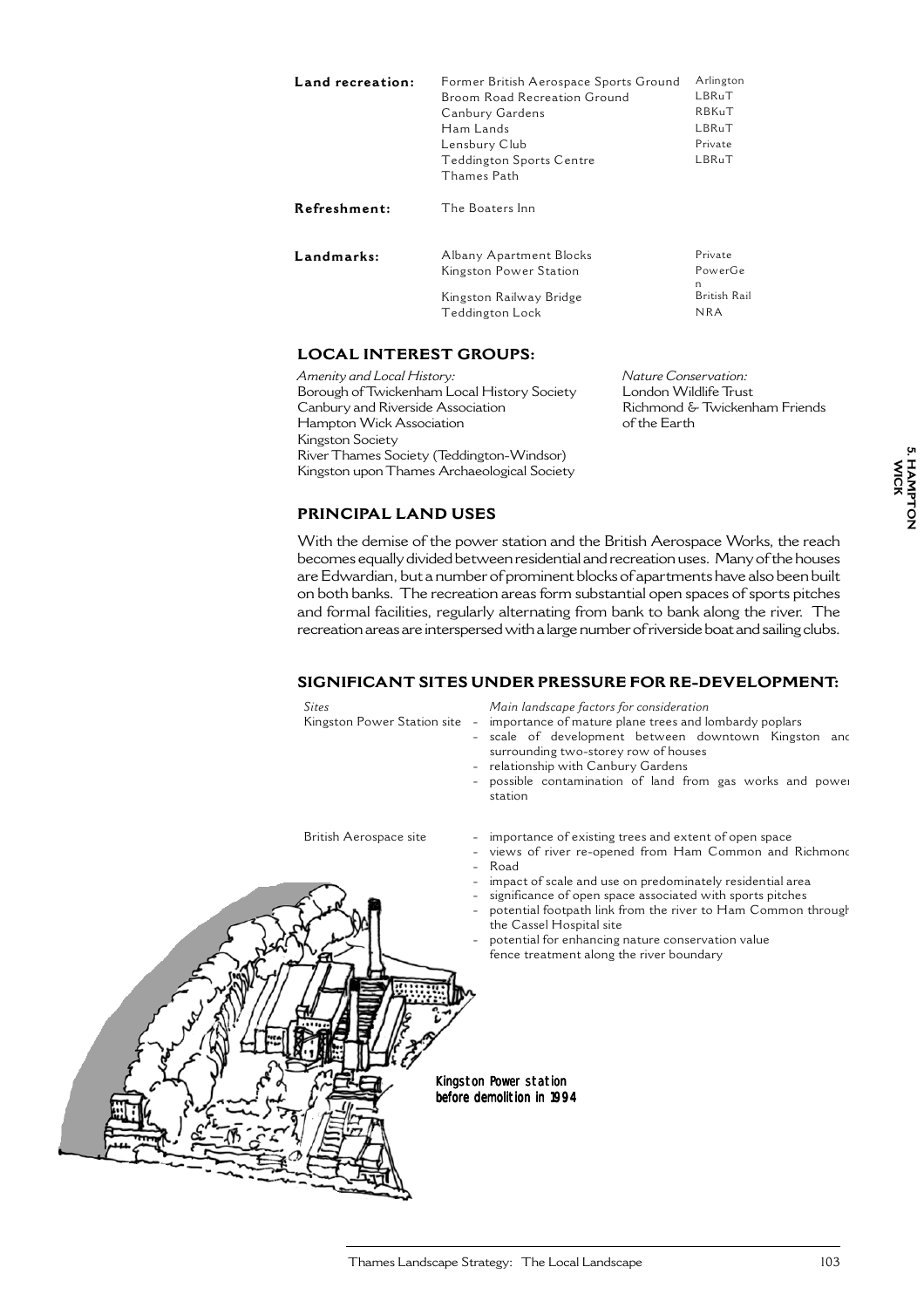The following proposals have been identified as part of the survey and analysis of the Thames Landscape Strategy. The policy proposals amplify the issues raised in Chapter 2 to be included in Supplementary Planning Guidance. The project and management proposals are recommended for incorporation into national agency and local government work programmes, co-ordinated by a Project Officer and Officers' Steering Committee (see Chapter 5). All proposals would require full consultation before implementation:

# **Policy Proposals**

| Pol 5.1    | Policy<br>Conserve and enhance the leafy character and extensive recreation use of the<br>reach.                                                                                                                                                            | Reference<br>RBKuT<br>LBRuT: RIV 5                                 |
|------------|-------------------------------------------------------------------------------------------------------------------------------------------------------------------------------------------------------------------------------------------------------------|--------------------------------------------------------------------|
| Pol 5.2    | Conserve and enhance the nature conservation interest of the river and its<br>corridor, with particular attention to Ham Lands, Trowlock Island, the British<br>Aerospace site, Canbury Gardens and the recreation grounds.                                 | RBKuT:STR15<br>LBRuT: RIV 12                                       |
| Pol 5.3    | Retain and supplement the important tree planting along the banks.                                                                                                                                                                                          | RBKuT:STR 15, UD11<br>LBRuT:RIV 2,ENV 8                            |
| Pol 5.4    | Restrict building heights to no more than 4 storeys in general.                                                                                                                                                                                             | RBKuT: UD19                                                        |
| Pol 5.5    | Extend the Metropolitan Open Land designation into Canbury Gardens.                                                                                                                                                                                         | LPAC: EN 8 & 9                                                     |
|            | <b>Project Proposals</b>                                                                                                                                                                                                                                    |                                                                    |
| Proj 5.1   | Project<br>Upgrade the path surfaces and benches in Canbury Gardens and replace the<br>concrete street lamps with more sympathetic lighting, such as low level path lights<br>and uplighters into the canopies of the mature riverside plane trees.         | Initiative<br>RBKuT: UD 31                                         |
| Proj $5.2$ | Redesign the northern half of Canbury Gardens to make more of river views,<br>currently cut off by linear strips of shrubberies.                                                                                                                            | RBKuT: UD 1                                                        |
| Proj $5.3$ | Consider upgrading and integrating the formal recreation facilities of Canbury<br>Gardens with the redevelopment of the power station site.                                                                                                                 | RBKuT: UD 1                                                        |
| Proj 5.4   | Modify the bank edges of Canbury Gardens to enable wildfowl to move more<br>easily to and from the water.                                                                                                                                                   | RBKuT: STR 15,<br>OL <sub>23</sub>                                 |
| Proj $5.5$ | Encourage the Lensbury Club to plant its riverside with more appropriate native<br>deciduous trees.                                                                                                                                                         | LBRuT: ENV 8<br>Private landowner                                  |
| Proj 5.6   | Open the wooded area on the edge of the British Aerospace site to the public to<br>continue the line of the upper river path and remove unsightly fencing.                                                                                                  | RBKuT: OL 15<br>Private Landowner                                  |
| Proj 5.7   | Replace the failed trees on the edge of Ham Lands and plant the length of the<br>upper river path as woodland to help create a sense of enclosure back from the<br>river's edge and to screen housing and proposed industrial developments to the<br>north. | LBRuT:ENV 8,RIV 2<br>13.21(11)<br>RBKuT                            |
| Proj 5.8   | Open permanent views from Ham through the British Aerospace site to the river.                                                                                                                                                                              | RBKuT: STR 121,15,<br>UD 1                                         |
| Proj 5.9   | Separate cyclists and pedestrians along the parallel paths on the Ham Lands river<br>edge terraces.                                                                                                                                                         | Private Landowner<br>RBKuT: OL 15<br>LBRuT:RIV 2<br><b>TRN 8,6</b> |
| Proj 5.10  | Identify a cycle link between Bushy Park, Teddington station and Teddington<br>Lock.                                                                                                                                                                        | LBRuT: TRN 8                                                       |
| Proj 5.11  | Soften the river edge of the Broom Road Recreation Ground and construct a public<br>slipway.                                                                                                                                                                | LBRuT: RIV 12,<br>13.53(7)                                         |
|            | <b>Management Proposals</b>                                                                                                                                                                                                                                 |                                                                    |
| Mng 5.1    | Management<br>Limit the areas of close-mown grass in recreation areas, to reduce maintenance                                                                                                                                                                | Initiative<br>LBRuT:ENV 18, RIV 12<br>RBKuT                        |
| Mng 5.2    | costs and increase nature conservation interest.<br>Control scrub growth between the Ham Lands footpath and the river and manage<br>adjacent grasslands as hay meadow.                                                                                      | LBRuT:ENV 18, RIV 12<br>RBKuT                                      |
| Mng 5.3    | Manage the islands more sympathetically for wildlife, drawing up positive<br>المستحامة الماستين بريتكم بمستحالة المسترد ومرسمين                                                                                                                             | LBRuT:ENV 18, RIV 12<br>RBKuT                                      |

RBKuT

management plans for each island. Mng 5.4 Manage the banks of Canbury Gardens to restore riparian vegetation and encourage wildfowl.